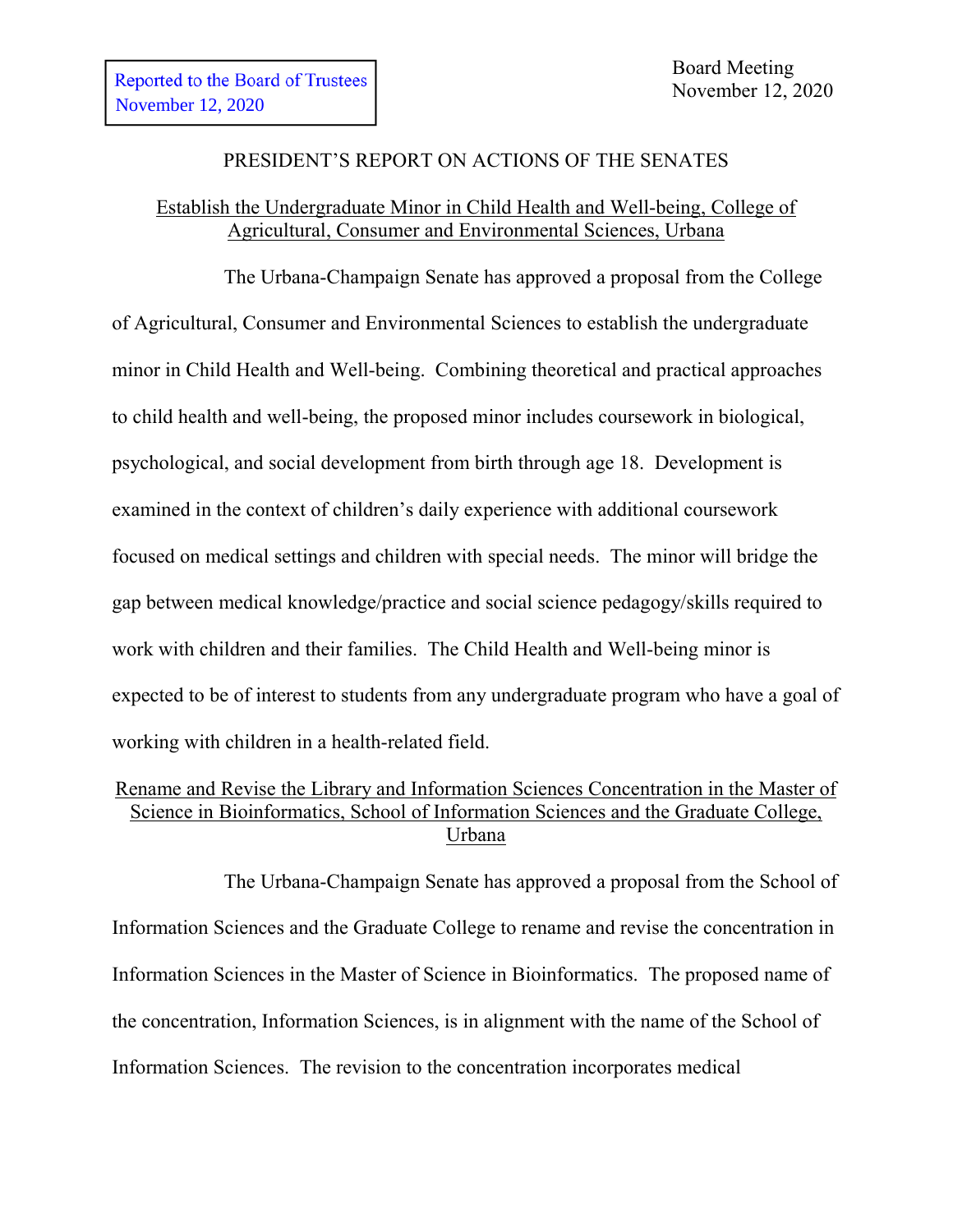informatics, data mining, and data analysis, drawing on coursework available and with capacity in the School of Information Science's Master of Science in Information Management. Revising the concentration name from "Library and Information Sciences" to "Information Sciences" is more accurately representative of these broader areas of study.

#### Eliminate the Plant Protection Concentration in the Bachelor of Science in Crop Sciences, College of Agricultural, Consumer and Environmental Sciences, Urbana

The Urbana-Champaign Senate has approved a proposal from the College of Agricultural, Consumer and Environmental Sciences to eliminate via phasedown the concentration in Plant Protection in the Bachelor of Science in Crop Sciences. A companion action item seeks the establishment of the Bachelor of Sciences in Agronomy in the Department of Crop Sciences. Companion report items seek the elimination (via phasedown) of the concentrations in Biological Sciences and in Crops within the Bachelor of Science in Crop Sciences. Establishment of the B.S. in Agronomy essentially consolidates the existing concentrations in Biological Sciences, Crops, and Plant Protection. By placing the concentration in phasedown, new students will not be admitted, but currently enrolled students will have the opportunity to complete the existing degree program or to switch into the B.S. in Agronomy, pending approvals of the Board of Trustees and the Illinois Board of Higher Education (IBHE), when it becomes available. When all currently enrolled students have either completed their degrees or switched to the B.S. in Agronomy, the concentration will be eliminated.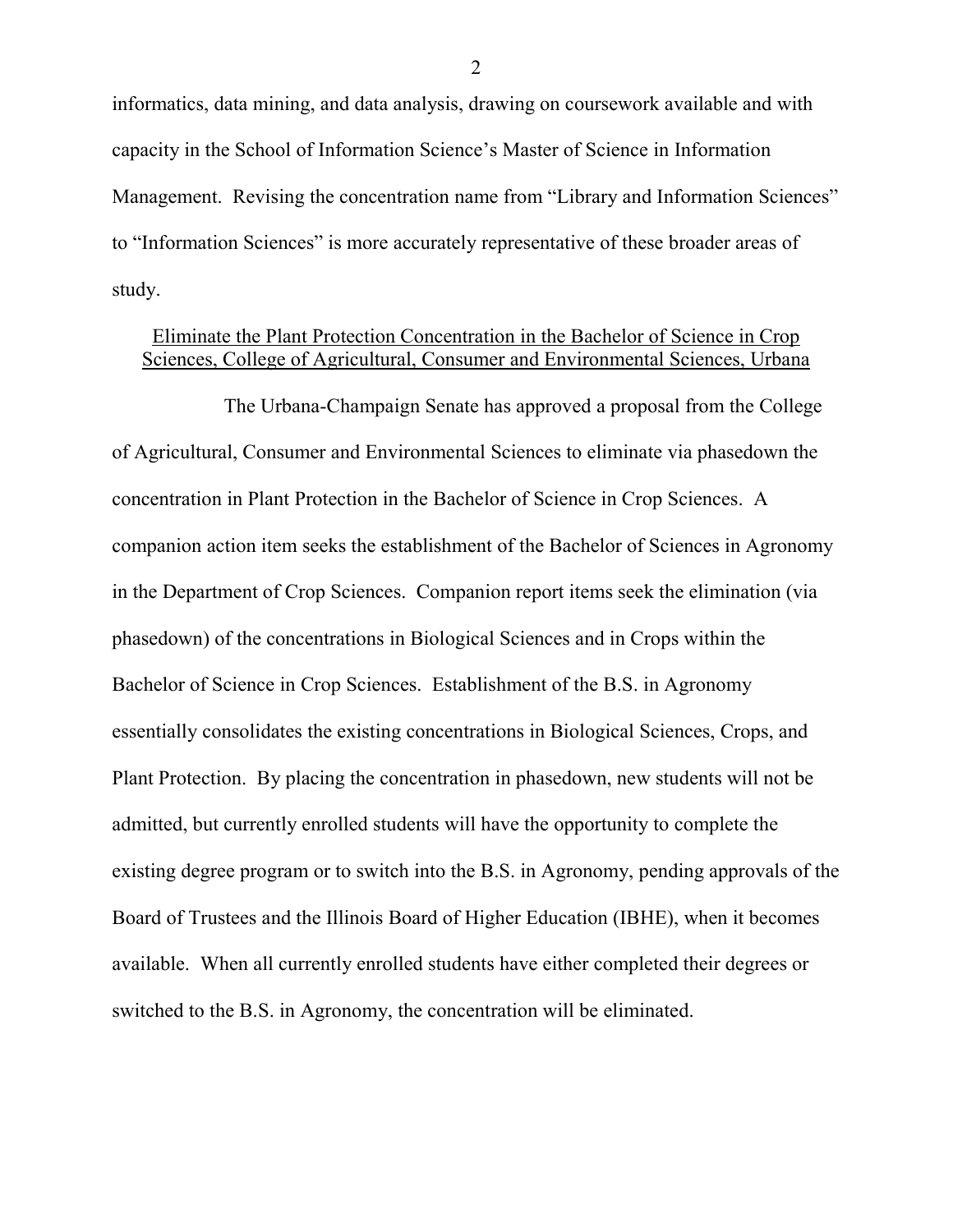# Eliminate the Crops Concentration in the Bachelor of Science in Crop Sciences, College of Agricultural, Consumer and Environmental Sciences, Urbana

The Urbana-Champaign Senate has approved a proposal from the College of Agricultural, Consumer and Environmental Sciences to eliminate via phasedown the concentration in Crops in the Bachelor of Science in Crop Sciences. A companion action item seeks the establishment of the Bachelor of Sciences in Agronomy in the Department of Crop Sciences. Companion report items seek the elimination (via phasedown) of the concentrations in Biological Sciences and in Plant Protection within the Bachelor of Science in Crop Sciences. Establishment of the B.S. in Agronomy essentially consolidates the existing concentrations in Biological Sciences, Crops, and Plant Protection. By placing the concentration in phasedown, new students will not be admitted, but currently enrolled students will have the opportunity to complete the existing degree program or to switch into the B.S. in Agronomy, pending approvals of the Board of Trustees and the IBHE, when it becomes available. When all currently enrolled students have either completed their degrees or switched to the B.S. in Agronomy, the concentration will be eliminated.

# Eliminate the Plant Biotechnology and Molecular Biology Concentration in the Bachelor of Science in Crop Sciences, College of Agricultural, Consumer and Environmental Sciences, Urbana

The Urbana-Champaign Senate has approved a proposal from the College of Agricultural, Consumer and Environmental Sciences to eliminate via phasedown the concentration in Plant Biotechnology and Molecular Biology in the Bachelor of Science in Crop Sciences. On March 12, 2020, the Board of Trustees approved establishment of a Bachelor of Science in Plant Biotechnology in the Department of Crop Sciences, which

3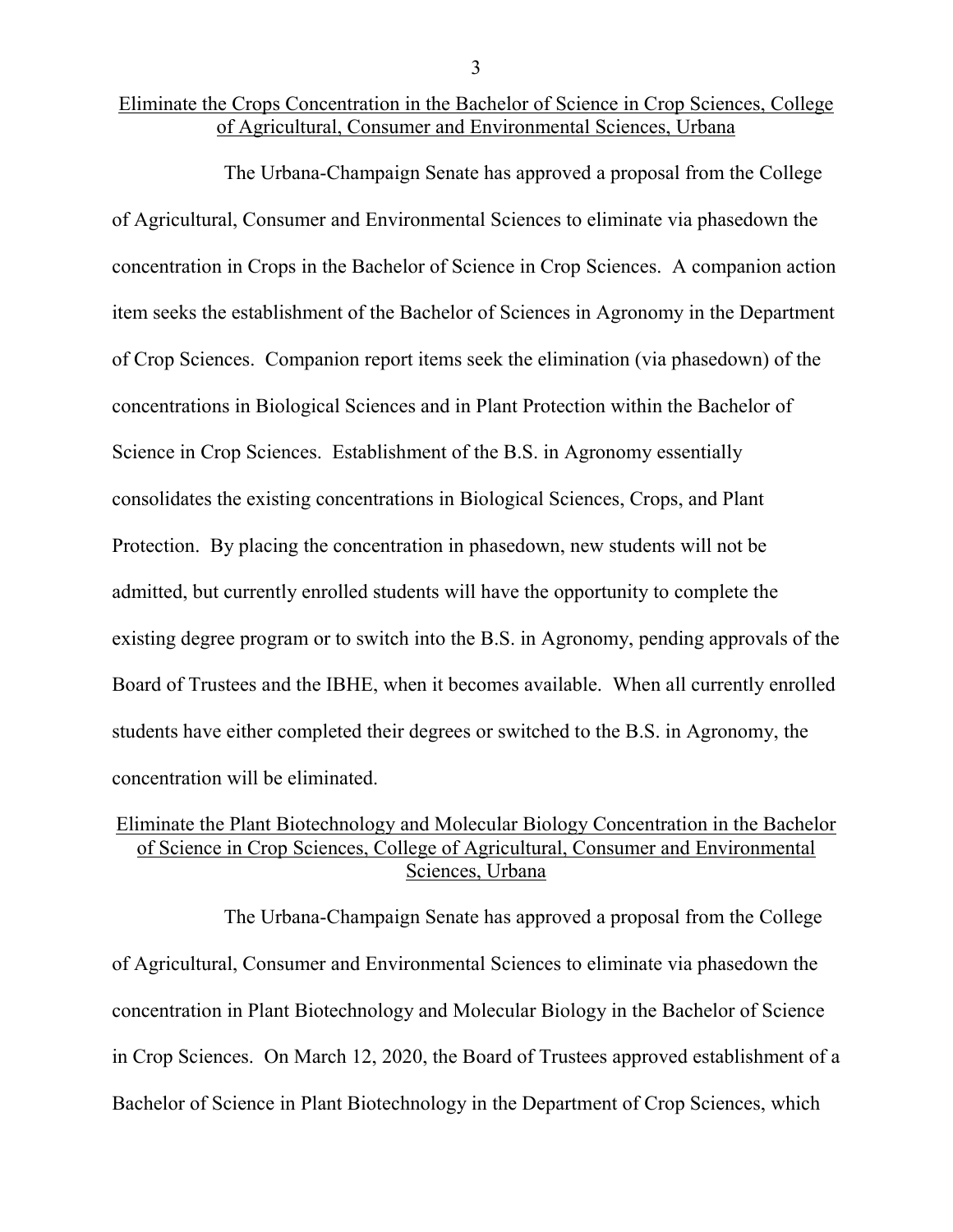essentially elevates this concentration to a major. This action was approved by the Illinois Board of Higher Education on August 28, 2020. By placing the concentration in phasedown, new students will not be admitted, but currently enrolled students will have the opportunity to complete the existing degree program or to switch into the newlyestablished Bachelor of Science in Plant Biotechnology. When all currently enrolled students have either completed their degrees or switched to the B.S. in Plant Biotechnology, the concentration will be eliminated.

# Eliminate the Biological Sciences Concentration in the Bachelor of Science in Crop Sciences, College of Agricultural, Consumer and Environmental Sciences, Urbana

The Urbana-Champaign Senate has approved a proposal from the College of Agricultural, Consumer and Environmental Sciences to eliminate via phasedown the concentration in Biological Sciences in the Bachelor of Science in Crop Sciences. A companion action item seeks the establishment of the Bachelor of Sciences in Agronomy in the Department of Crop Sciences. Companion report items seek the elimination (via phasedown) of the concentrations in Crops and in Plant Protection within the Bachelor of Science in Crop Sciences. Establishment of the B.S. in Agronomy essentially consolidates the existing concentrations in Biological Sciences, Crops, and Plant Protection. By placing the concentration in phasedown, new students will not be admitted, but currently enrolled students will have the opportunity to complete the existing degree program or to switch into the B.S. in Agronomy, pending approvals of the Board of Trustees and the IBHE, when it becomes available. When all currently enrolled students have either completed their degrees or switched to the B.S. in Agronomy, the concentration will be eliminated.

4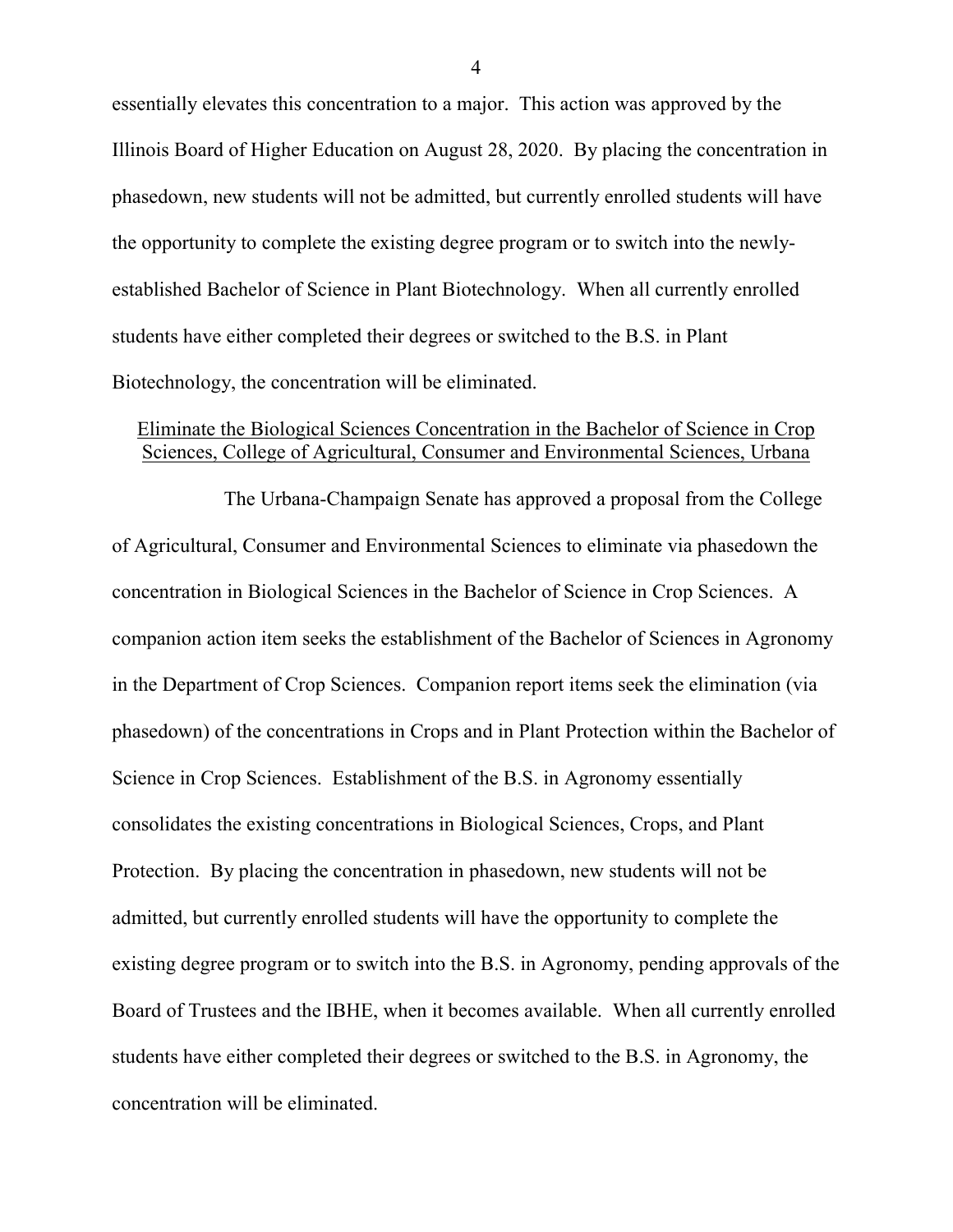## Establish the Concentration in Criminal Law and Procedure in the Juris Doctor, UIC John Marshall Law School, Chicago

The Chicago Senate with the recommendation of the UIC John Marshall Law School, has approved the establishment of the Concentration in Criminal Law and Procedure in the Juris Doctor.

The Juris Doctor (J.D.) currently has four optional concentrations in Intellectual Property Law, International Human Rights, Sustainability, and Trial Advocacy and Dispute Resolution. Students may use elective courses to complete a concentration. The Concentration in Criminal Law and Procedure builds upon two courses required of all J.D. students in criminal law and evidence. The concentration requires an additional 16 hours of coursework in criminal procedure, advocacy, and other related areas (e.g., expert witnesses, jury selection, cybercrime, and Illinois criminal trial litigation strategy). The concentration will support students pursuing careers in criminal law, an area in which many graduates start their careers, making them more marketable in what can be a competitive area.

#### Establish the Concentration in Retail and Services Marketing in the Bachelor of Science in Marketing, College of Business Administration, Chicago

The Chicago Senate with the recommendation of the College of Business Administration, has approved the establishment of the Concentration in Retail and Services Marketing in the Bachelor of Science in Marketing.

The concentration is geared toward students interested in a career in any customer-centric industry, such as retailing or the services sector, or planning to operate a service business of their own. The concentration requires three courses (9 hours) from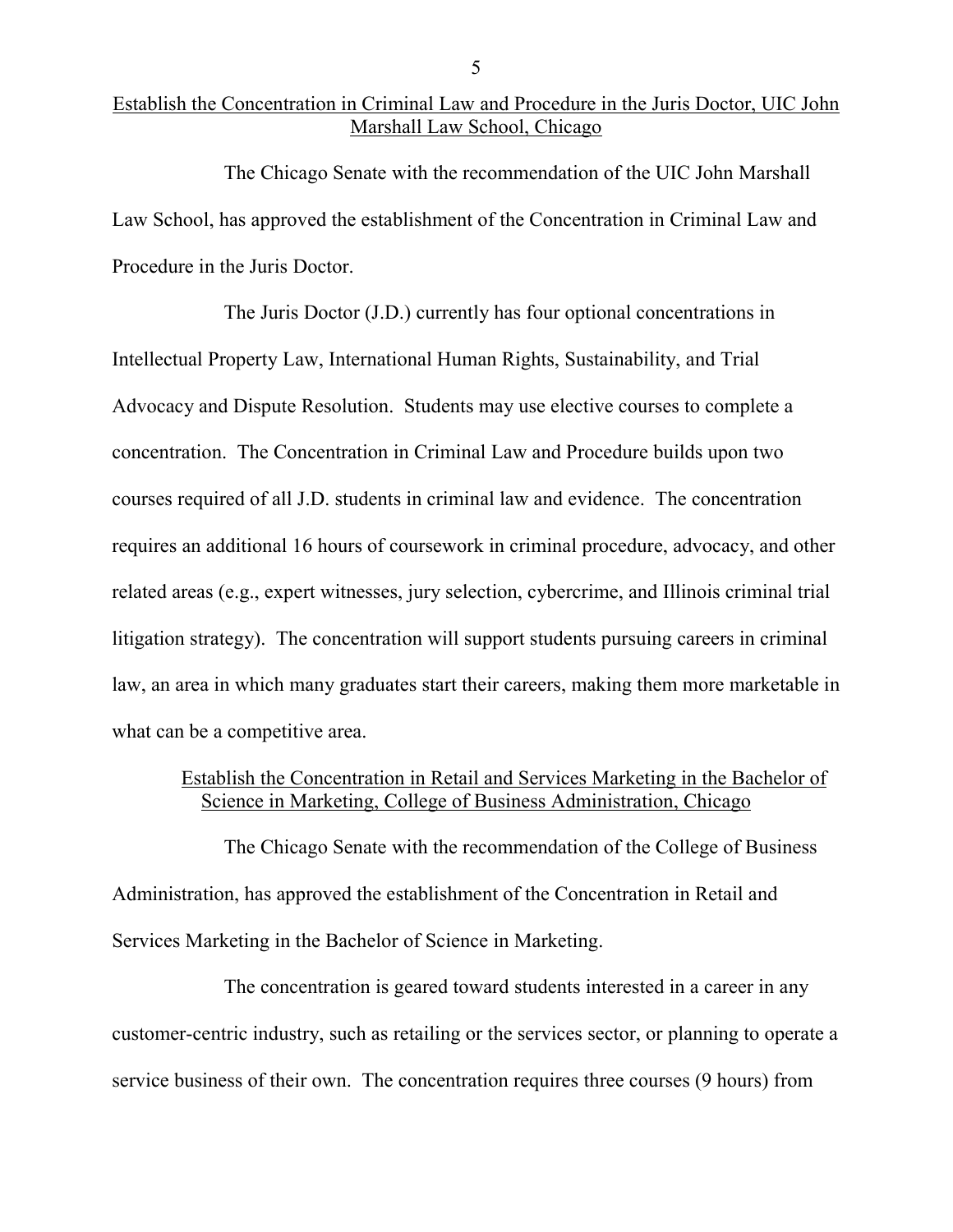among the following: Principles of Retailing, Multichannel Retailing, Services Marketing, and Customer Experience Management.

### Establish the Concentration in Management Consulting in the Bachelor of Science in Management, College of Business Administration, Chicago

The Chicago Senate with the recommendation of the College of Business Administration, has approved the establishment of the Concentration in Management Consulting in the Bachelor of Science in Management.

The concentration requires nine hours: two required courses (i.e.,

Structured Problem Solving for Consulting Projects, and Strategic Analysis and Reporting) and one course from a list of selectives. The concentration has been created based on the anticipated growth in jobs in the management consulting/analyst market (i.e., a 14 percent expected increase between 2018 and 2028), and the research and work experience of department faculty.

# Rename the Concentration in Leadership and Managerial Skills in the Bachelor of Science in Management, College of Business Administration, Chicago

The Chicago Senate with the recommendation of the College of Business Administration, has approved the renaming of the Concentration in Leadership and Managerial Skills in the Bachelor of Science in Management as the Concentration in Leadership and Managerial Competencies.

The new name better describes student outcomes, as emphasizing "competencies" conveys that students have acquired job-related knowledge, abilities, and skills, which are a better predictor of on-the-job success than skills alone. The new name also aligns with current best practices in curriculum development in the area of human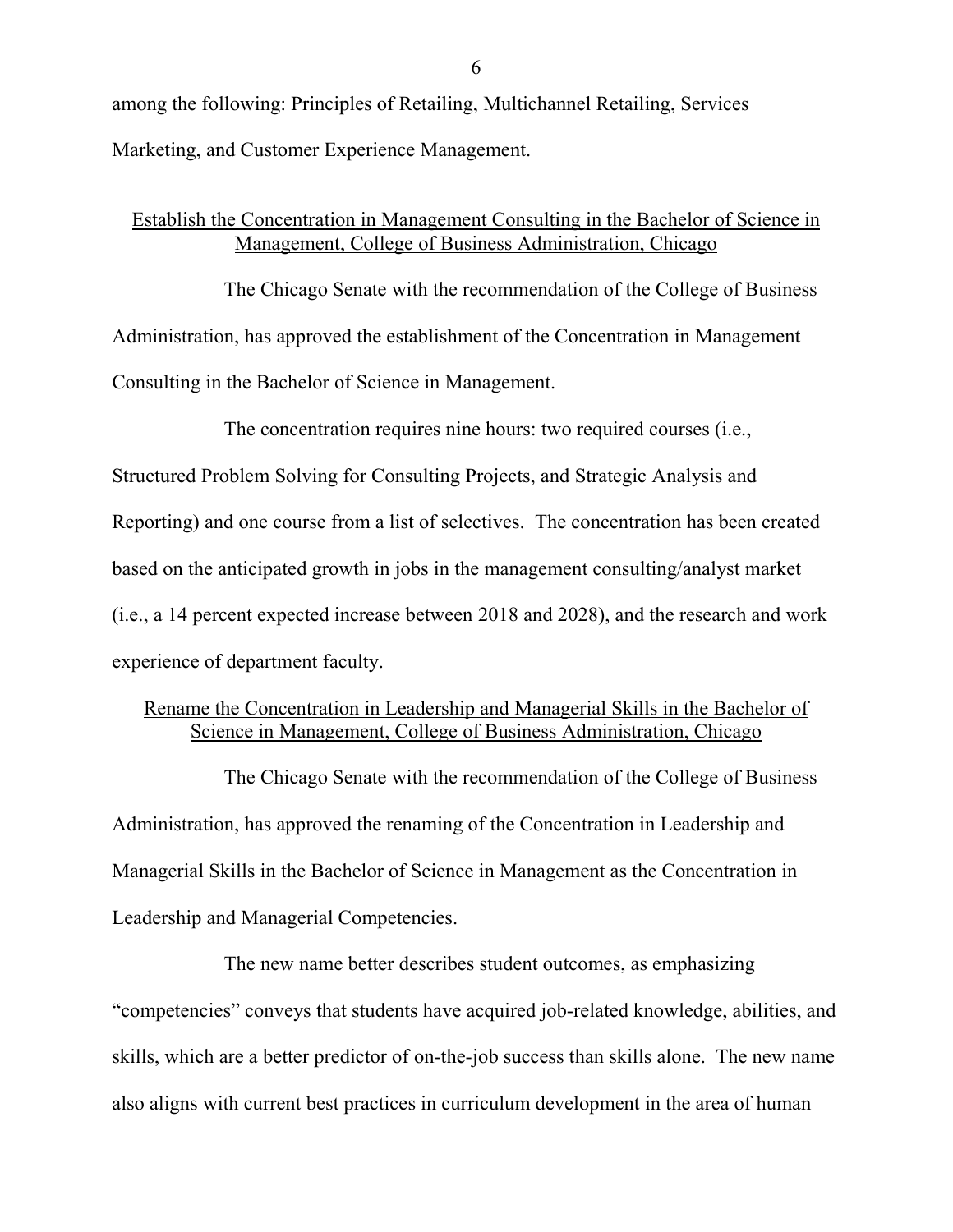resource management. No changes to concentration requirements are proposed, and students will continue to complete three courses (9 hours).

#### Rename and Revise the Concentration in Marketing Research in the Bachelor of Science in Marketing, College of Business Administration, Chicago

The Chicago Senate with the recommendation of the College of Business Administration, has approved the renaming and revision of the Concentration in Marketing Research in the Bachelor of Science in Marketing.

The new name, Concentration in Data-Driven Marketing, reflects the focus on marketing research as a support function for decision-making in relation to marketing. Students will choose three courses (9 hours) from among the following: Marketing Analytics, Business Intelligence in Marketing, Advanced Marketing Research, Marketing Insights through Qualitative Research, and Digital Marketing Research.

# Rename and Revise the Concentration in Marketing Promotions and Communications in the Bachelor of Science in Marketing, College of Business Administration, Chicago

The Chicago Senate with the recommendation of the College of Business Administration, has approved the renaming and revision of the Concentration in Marketing Promotions and Communications in the Bachelor of Science in Marketing.

The new name, Concentration in Digital Marketing and Promotions, reflects the increased significance of digital media in marketing. Students will complete 9 hours in total, two content-specific courses (e.g., branding, advertising, digital, and social media marketing) and one skills-based course (e.g., business intelligence in marketing, digital marketing research, content marketing).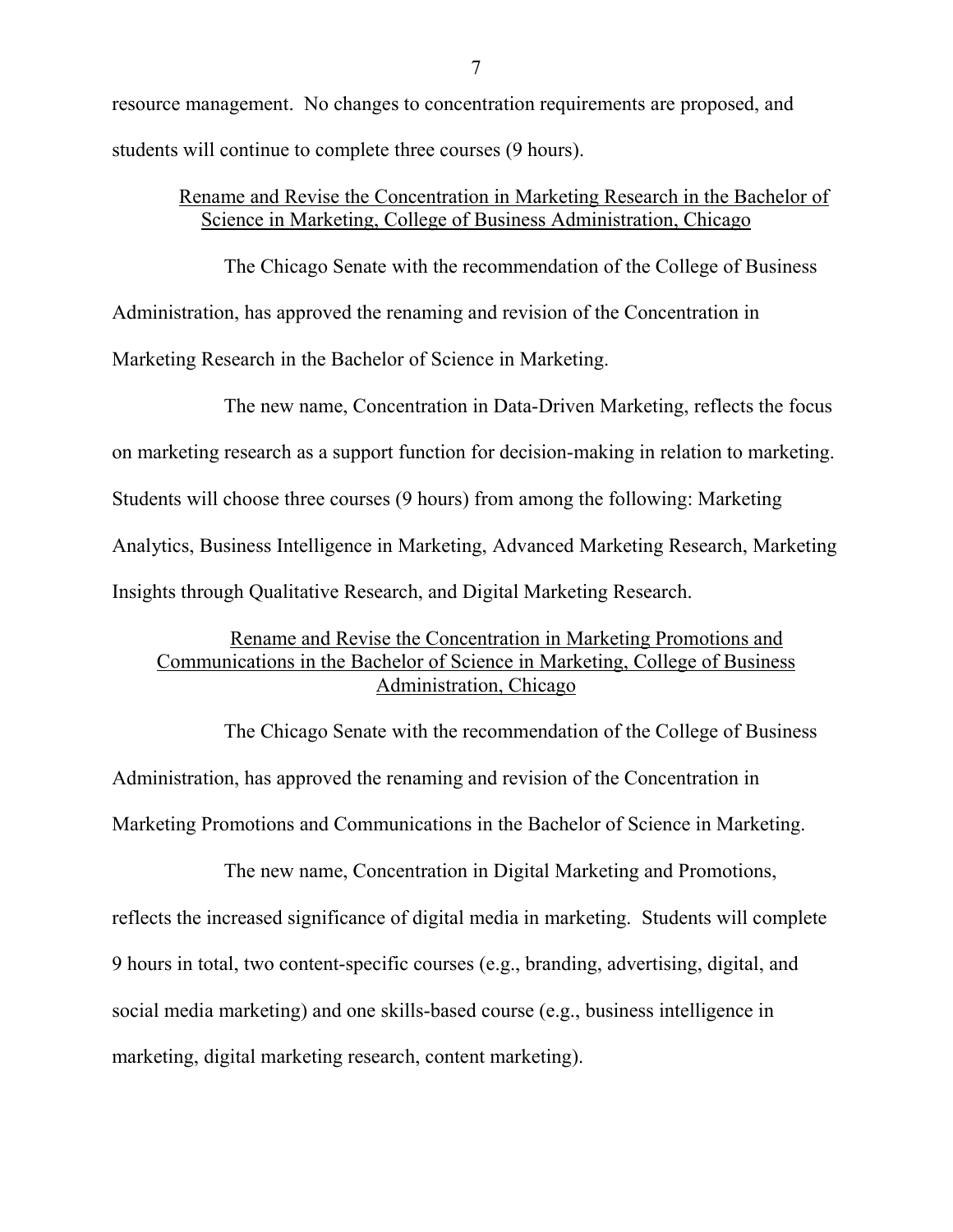Rename and Revise the Concentration in Innovation and Product Management in the Bachelor of Science in Marketing, College of Business Administration, Chicago

The Chicago Senate with the recommendation of the College of Business Administration, has approved the renaming and revision of the Concentration in Innovation and Product Management in the Bachelor of Science in Marketing.

The concentration will be renamed as Innovation and Design Thinking, and it will be revised to create two ways to complete the concentration. Currently, students are required to take a year-long, two-part interdisciplinary product development course that has limited enrollment, and one course from a list of selectives. Subsequently, students will also be able to complete either an innovation management or product management course and two courses from a list of selectives.

### Eliminate the Concentration in Strategic Management in the Bachelor of Science in Management, College of Business Administration, Chicago

The Chicago Senate with the recommendation of the College of Business Administration, has approved the elimination of the Concentration in Strategic Management in the Bachelor of Science in Management.

A review of the curriculum determined that management students will be better served by a new concentration in management consulting. Students currently completing the Concentration in Strategic Management will be allowed to continue, but no new students will be allowed to declare it.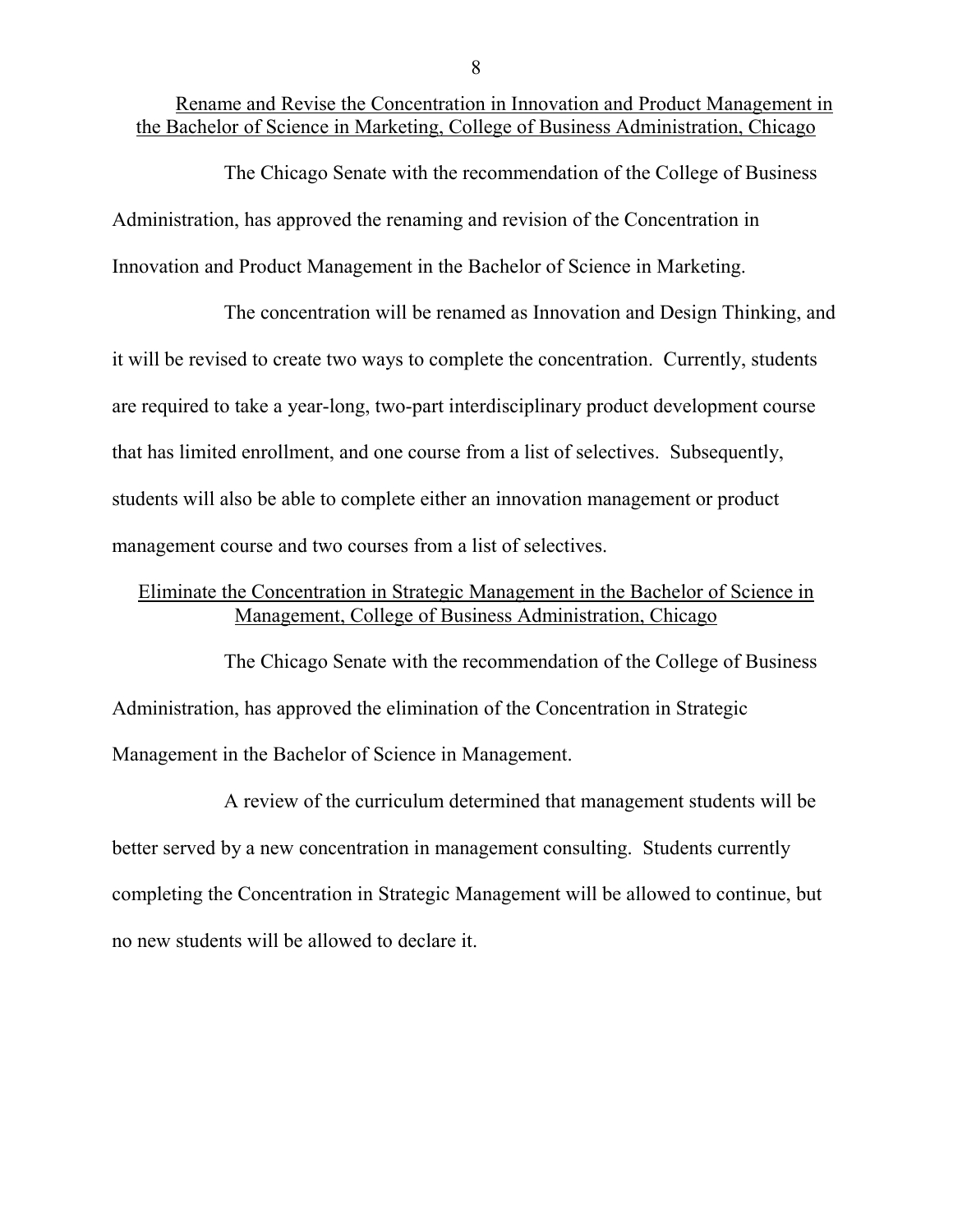## Establish the Graduate Certificate in Cybersecurity Administration, College of Business and Management, Springfield

The Springfield Senate with the recommendation of the College of Business and Management has approved the establishment of the Graduate Certificate in Cybersecurity Administration.

The Graduate Certificate in Cybersecurity Administration is designed to develop students' knowledge in cybersecurity practices, strategy, and threats, the ethical and legal issues in the field, and the management of cybersecurity projects and personnel. The certificate is expected to be of interest to graduate students in the College of Business and Management interested in careers related to cybersecurity, as well as to current cybersecurity professionals seeking the skills and expertise required to design and implement cybersecurity strategies.

The nine-hour certificate program will be offered in both face-to-face and online delivery modes. No additional resources are required to offer this certificate, as all of the courses required for the certificate are currently offered regularly by the College of Business and Management.

### Establish the Graduate Certificate in Cybersecurity Management, College of Business and Management, Springfield

The Springfield Senate with the recommendation of the College of Business and Management (CBM) has approved the establishment of the Graduate Certificate in Cybersecurity Management.

The Graduate Certificate in Cybersecurity Management, which will be housed in the Management Information Systems (MIS) program, is designed to develop